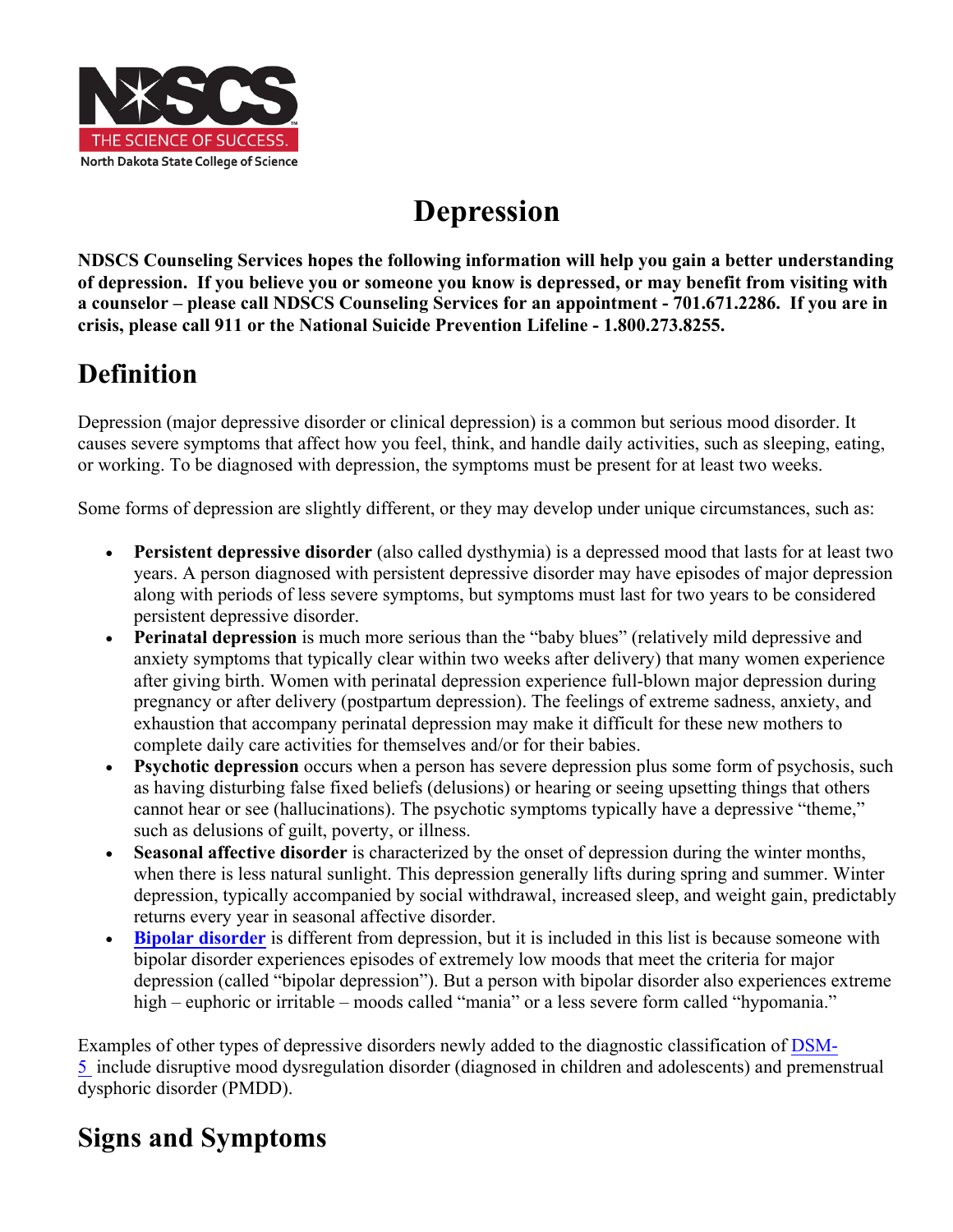If you have been experiencing some of the following signs and symptoms most of the day, nearly every day, for at least two weeks, you may be suffering from depression:

- Persistent sad, anxious, or "empty" mood
- Feelings of hopelessness, or pessimism
- Irritability
- Feelings of guilt, worthlessness, or helplessness
- Loss of interest or pleasure in hobbies and activities
- Decreased energy or fatigue
- Moving or talking more slowly
- Feeling restless or having trouble sitting still
- Difficulty concentrating, remembering, or making decisions
- Difficulty sleeping, early-morning awakening, or oversleeping
- Appetite and/or weight changes
- Thoughts of death or suicide, or suicide attempts
- Aches or pains, headaches, cramps, or digestive problems without a clear physical cause and/or that do not ease even with treatment

Not everyone who is depressed experiences every symptom. Some people experience only a few symptoms while others may experience many. Several persistent symptoms in addition to low mood are required for a diagnosis of major depression, but people with only a few – but distressing – symptoms may benefit from treatment of their "subsyndromal" depression. The severity and frequency of symptoms and how long they last will vary depending on the individual and his or her particular illness. Symptoms may also vary depending on the stage of the illness.

### **Risk Factors**

Depression is one of the most common mental disorders in the U.S. Current research suggests that depression is caused by a combination of genetic, biological, environmental, and psychological factors.

Depression can happen at any age, but often begins in adulthood. Depression is now recognized as occurring in children and adolescents, although it sometimes presents with more prominent irritability than low mood. Many chronic mood and anxiety disorders in adults begin as high levels of anxiety in children.

Depression, especially in midlife or older adults, can co-occur with other serious medical illnesses, such as diabetes, cancer, heart disease, and Parkinson's disease. These conditions are often worse when depression is present. Sometimes medications taken for these physical illnesses may cause side effects that contribute to depression. A doctor experienced in treating these complicated illnesses can help work out the best treatment strategy.

Risk factors include:

- Personal or family history of depression
- Major life changes, trauma, or stress
- Certain physical illnesses and medications

# **Treatment and Therapies**

Depression, even the most severe cases, can be treated. The earlier that treatment can begin, the more effective it is. Depression is usually treated with medications, psychotherapy, or a combination of the two. If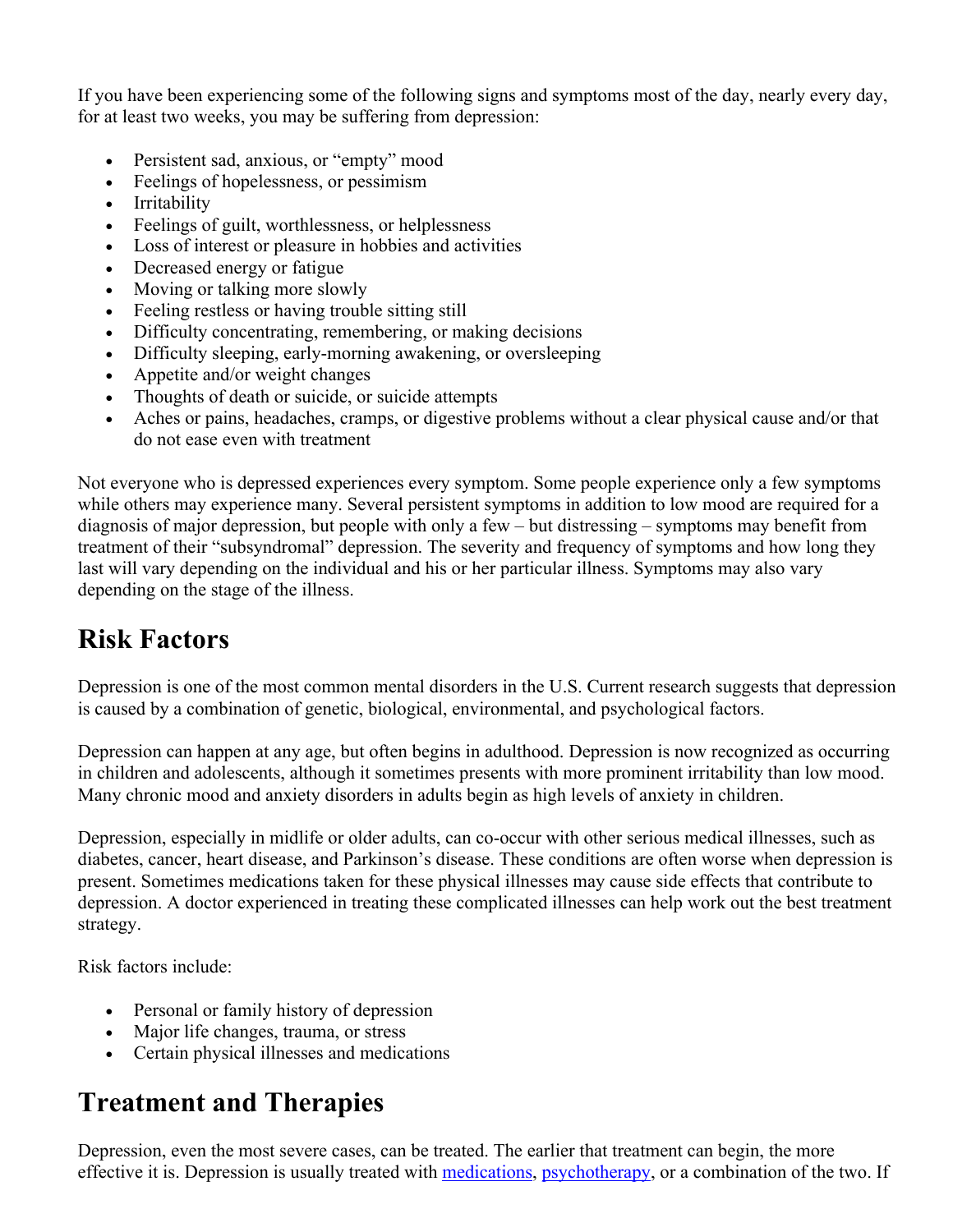these treatments do not reduce symptoms, electroconvulsive therapy (ECT) and other brain stimulation therapies may be options to explore.

**Quick Tip:** No two people are affected the same way by depression and there is no "one-size-fits-all" for treatment. It may take some trial and error to find the treatment that works best for you.

### **Medications**

Antidepressants are medicines that treat depression. They may help improve the way your brain uses certain chemicals that control mood or stress. You may need to try several different antidepressant medicines before finding the one that improves your symptoms and has manageable side effects. A medication that has helped you or a close family member in the past will often be considered.

Antidepressants take time – usually 2 to 4 weeks – to work, and often, symptoms such as sleep, appetite, and concentration problems improve before mood lifts, so it is important to give medication a chance before reaching a conclusion about its effectiveness. If you begin taking antidepressants, do not stop taking them without the help of a doctor. Sometimes people taking antidepressants feel better and then stop taking the medication on their own, and the depression returns. When you and your doctor have decided it is time to stop the medication, usually after a course of 6 to 12 months, the doctor will help you slowly and safely decrease your dose. Stopping them abruptly can cause withdrawal symptoms.

**Please Note:** In some cases, children, teenagers, and young adults under 25 may experience an increase in suicidal thoughts or behavior when taking antidepressants, especially in the first few weeks after starting or when the dose is changed. This warning from the U.S. Food and Drug Administration (FDA) also says that patients of all ages taking antidepressants should be watched closely, especially during the first few weeks of treatment.

If you are considering taking an antidepressant and you are pregnant, planning to become pregnant, or breastfeeding, talk to your doctor about any increased health risks to you or your unborn or nursing child.

To find the latest information about antidepressants, talk to your doctor and visit www.fda.gov .

You may have heard about an herbal medicine called St. John's wort. Although it is a top-selling botanical product, the FDA has not approved its use as an over-the-counter or prescription medicine for depression, and there are serious concerns about its safety (it should never be combined with a prescription antidepressant) and effectiveness. Do not use St. John's wort before talking to your health care provider. Other natural products sold as dietary supplements, including omega-3 fatty acids and S-adenosylmethionine (SAMe), remain under study but have not yet been proven safe and effective for routine use. For more information on herbal and other complementary approaches and current research, please visit the National Center for Complementary and Integrative Health website.

### **Psychotherapies**

Several types of psychotherapy (also called "talk therapy" or, in a less specific form, counseling) can help people with depression. Examples of evidence-based approaches specific to the treatment of depression include cognitive-behavioral therapy (CBT), interpersonal therapy (IPT), and problem-solving therapy. More information on psychotherapy is available on the NIMH website and in the NIMH publication *Depression: What You Need to Know*.

### **Brain Stimulation Therapies**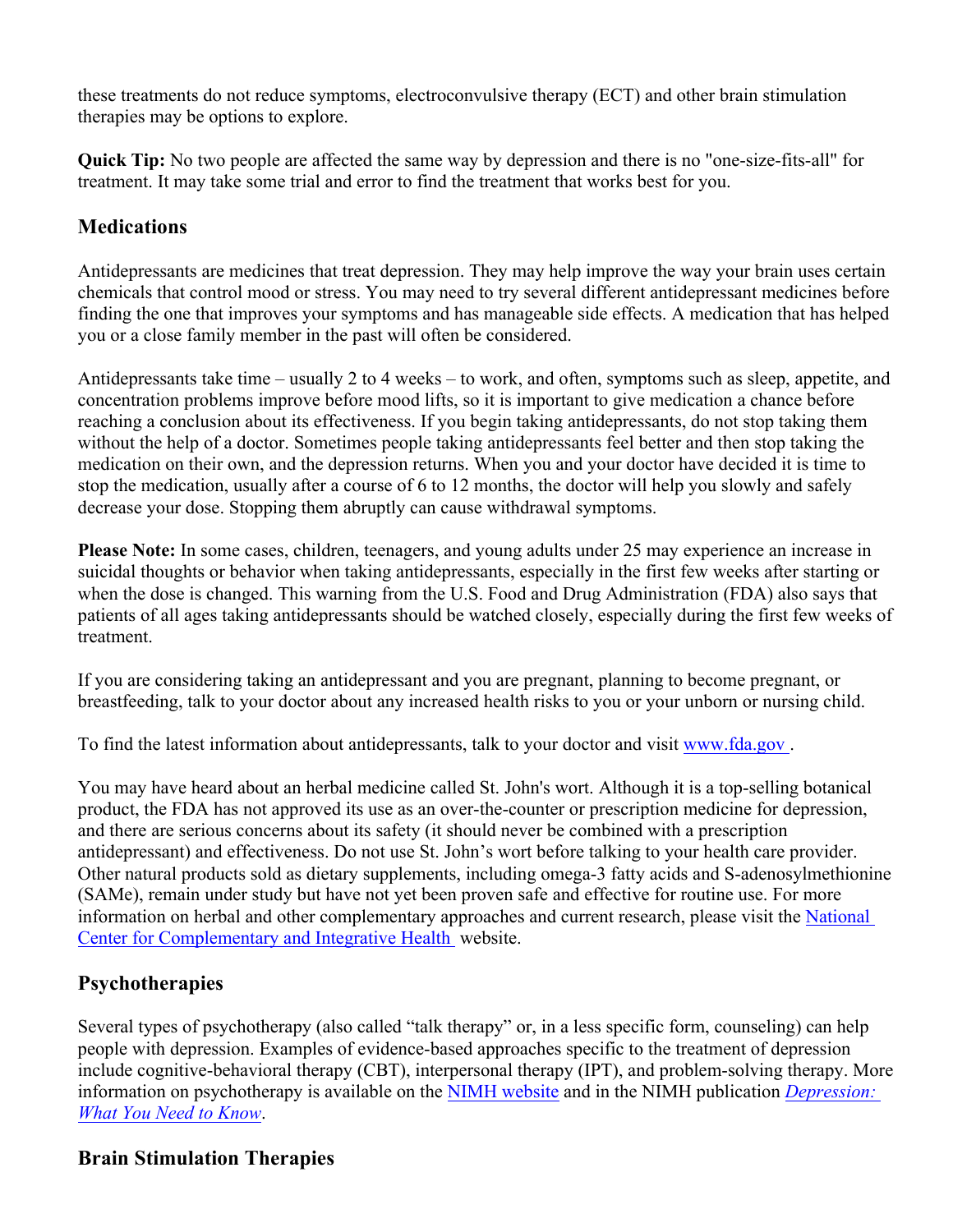If medications do not reduce the symptoms of depression, electroconvulsive therapy (ECT) may be an option to explore. Based on the latest research:

- ECT can provide relief for people with severe depression who have not been able to feel better with other treatments.
- Electroconvulsive therapy can be an effective treatment for depression. In some severe cases where a rapid response is necessary or medications cannot be used safely, ECT can even be a first-line intervention.
- Once strictly an inpatient procedure, today ECT is often performed on an outpatient basis. The treatment consists of a series of sessions, typically three times a week, for two to four weeks.
- ECT may cause some side effects, including confusion, disorientation, and memory loss. Usually these side effects are short-term, but sometimes memory problems can linger, especially for the months around the time of the treatment course. Advances in ECT devices and methods have made modern ECT safe and effective for the vast majority of patients. Talk to your doctor and make sure you understand the potential benefits and risks of the treatment before giving your informed consent to undergoing ECT.
- ECT is not painful, and you cannot feel the electrical impulses. Before ECT begins, a patient is put under brief anesthesia and given a muscle relaxant. Within one hour after the treatment session, which takes only a few minutes, the patient is awake and alert.

Other more recently introduced types of brain stimulation therapies used to treat medicine-resistant depression include repetitive transcranial magnetic stimulation (rTMS) and vagus nerve stimulation (VNS). Other types of brain stimulation treatments are under study. You can learn more about these therapies on the NIMH Brain Stimulation Therapies webpage.

If you think you may have depression, start by making an appointment to see your doctor or health care provider. This could be your primary care practitioner or a health provider who specializes in diagnosing and treating mental health conditions. Visit the NIMH Find Help for Mental Illnesses if you are unsure of where to start.

### **Beyond Treatment: Things You Can Do**

Here are other tips that may help you or a loved one during treatment for depression:

- Try to be active and exercise.
- Set realistic goals for yourself.
- Try to spend time with other people and confide in a trusted friend or relative.
- Try not to isolate yourself, and let others help you.
- Expect your mood to improve gradually, not immediately.
- Postpone important decisions, such as getting married or divorced, or changing jobs until you feel better. Discuss decisions with others who know you well and have a more objective view of your situation.
- Continue to educate yourself about depression.

# **Join a Study**

### **What are Clinical Trials?**

Clinical trials are research studies that look at new ways to prevent, detect, or treat diseases and conditions, including depression. During clinical trials, some participants receive treatments under study that might be new drugs or new combinations of drugs, new surgical procedures or devices, or new ways to use existing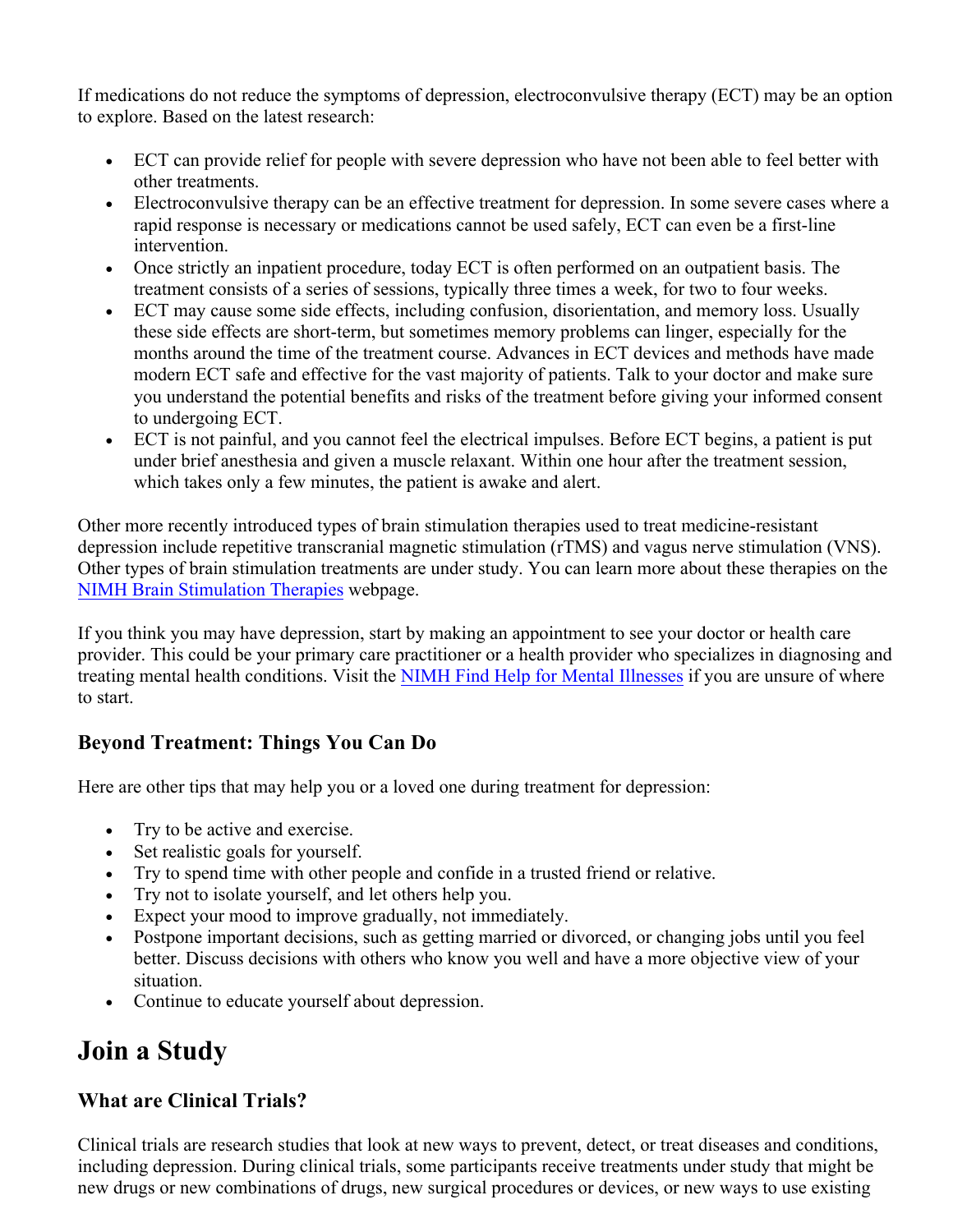treatments. Other participants (in the "control group") receive a standard treatment, such as a medication already on the market, an inactive placebo medication, or no treatment. The goal of clinical trials is to determine if a new test or treatment works and is safe. Although individual participants may benefit from being part of a clinical trial, participants should be aware that the primary purpose of a clinical trial is to gain new scientific knowledge so that others may be better helped in the future.

**Please Note:** Decisions about whether to participate in a clinical trial, and which ones are best suited for a given individual, are best made in collaboration with your licensed health professional.

### **How do I find a Clinical Trials at NIMH on Depression?**

Doctors at NIMH are dedicated to mental health research, including clinical trials of possible new treatments as well as studies to understand the causes and effects of depression. The studies take place at the NIH Clinical Center in Bethesda, Maryland and require regular visits. After the initial phone interview, you will come to an appointment at the clinic and meet with one of our clinicians. Find NIMH studies currently recruiting participants with depression by visiting Join a Research Study: Depression.

### **How Do I Find a Clinical Trial Near Me?**

To search for a clinical trial near you, you can visit ClinicalTrials.gov . This is a searchable registry and results database of federally and privately supported clinical trials conducted in the United States and around the world (search: depression). ClinicalTrials.gov gives you information about a trial's purpose, who may participate, locations, and contact information for more details. This information should be used in conjunction with advice from health professionals.

### **Learn More**

#### **Free Booklets and Brochures**

- **Chronic Illness & Mental Health**: This brochure discusses chronic illnesses and depression, including symptoms, health effects, treatment, and recovery.
- **Depression and College Students:** This brochure describes depression, treatment options, and how it affects college students.
- **Depression: What You Need to Know:** This booklet contains information on depression including signs and symptoms, treatment and support options, and a listing of additional resources.
- **Postpartum Depression Facts:** A brochure on postpartum depression that explains its causes, symptoms, treatments, and how to get help.
- **Teen Depression:** This flier for teens describes depression and how it differs from regular sadness. It also describes symptoms, causes, and treatments, with information on getting help and coping.

### **Clinical Trials**

- **Join a Study: Depression – Adults**
- **Join a Study: Depression – Children**
- **Join a Study: Perimenopause-Related Mood Disorders**
- **Join a Study: Postpartum Depression (PPD)**

#### **Federal Resources**

• **Depression and Older Adults** (NIHSeniorHealth.gov)